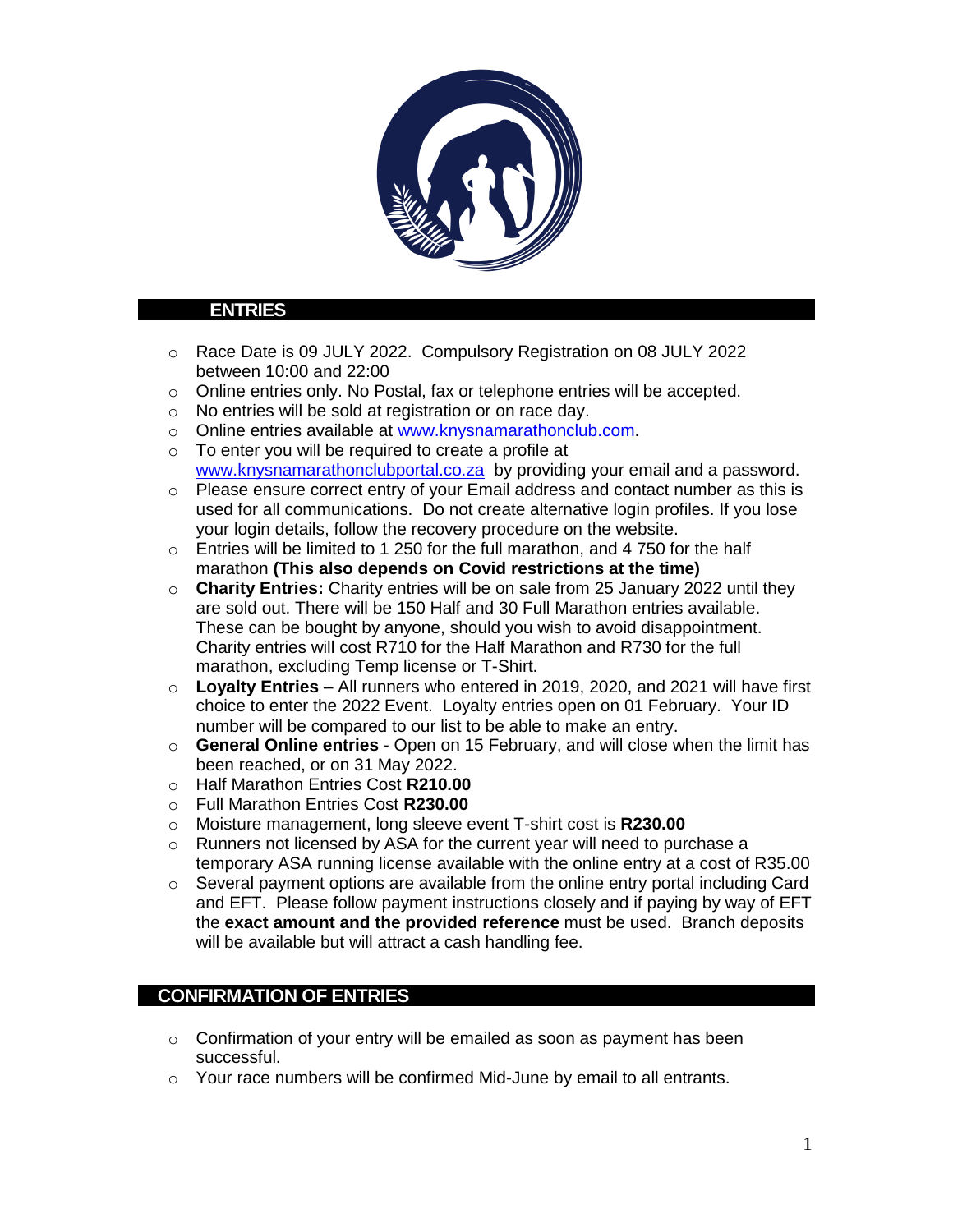

## **RACE CHARITIES**

Our designated race charities for 2022 are:

- o KNYSNA CHILD WELFARE
- o KNYSNA HAND AND HEART PROJECT
- o KNYSNA "DIE WERKSWINKEL"
- o NSRI

**Knysna Marathon Club** takes great care each year in selecting our event Charities, as we operate in a small community and do know of the great needs that exist. Your compassion in including that something extra each year with your entry fee is sincerely welcomed by our selected Charities. The donations you make as well as the proceeds from the sale of the Charity tickets get split between these Charities for 2022.

**Clothing collection** is destined to become the biggest of its kind in the country and your gifts of clothing collected at Registration as well as along the Race Routes make sure our underprivileged communities stay warm during the coldest part of winter. Please do not hand clothing directly to the local community. It only draws massive amounts of non-runners to the area resulting in Security risks and the clothes do not end up where it is needed most. We do have a properly organized distribution program managed by Knysna Marathon Club that collect and properly distribute the clothing where the need is highest.

#### **SUBSTITUTIONS**

- o Due to scammers selling Fraudulent "Substitution Codes" and a growing trend of non-runners buying high demand event entries to simply re-sell for profit to unsuspecting runners, Knysna Marathon Club have made the call to do away with substitutions in total.
- o **Entries will be sold on a use it or lose it basis. You cannot pass your entry to someone else. This is considered race fraud.**
- o No up or down grades between the 21km and 42km can be done.
- $\circ$  100 Extra entries are made available to cater for a slightly higher no-show rate due to no substitutions.
- o These steps are taken to give the real runners a better chance to obtain a legal entry.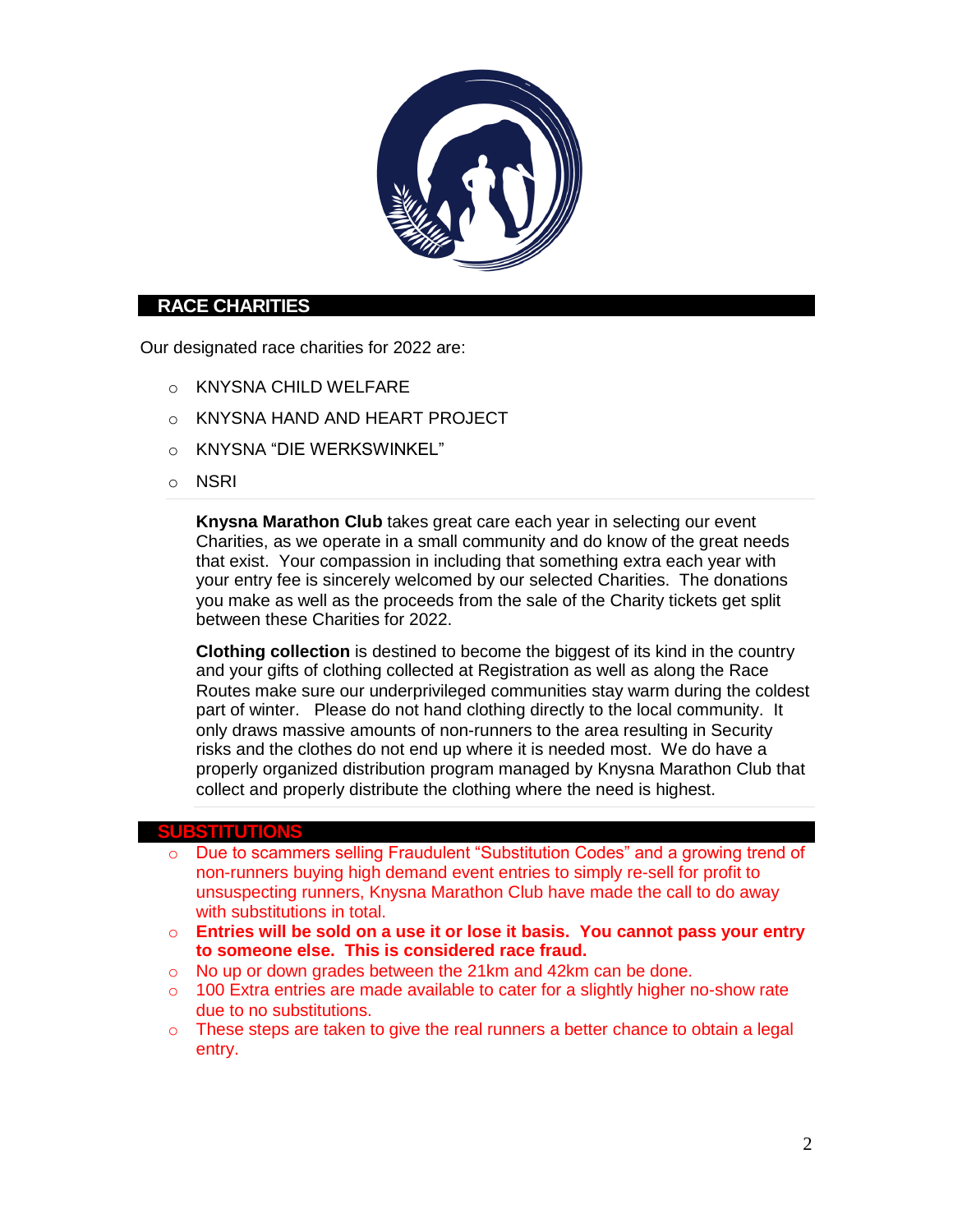

## **REGISTRATION**

- o The registration and finish venue will remain at the central town venue.
- $\circ$  Registration and number collection will be open from I0h00 to 22h00 on Friday 08 July 2022 (This is subject to change)
- o There will be no registration or number collection on Saturday morning. **No exceptions.**
- $\circ$  The race number confirmation together with positive Photo identification such as an ID book or a driver license must be produced at registration.
- o **NO POSITIVE ID, NO RACE PACK**.
- $\circ$  T-shirts not collected in Person at Registration will be sold on behalf of our Charities on the Saturday. No T-shirts will be posted or kept for entrants not collected Registration.
- o At registration you will receive your race number (with timing chip), t-shirt (if ordered), goodie bag and final instructions.
- $\circ$  The race number contains a tear-off section with the words "T-shirt"(if ordered) which must be torn off and exchanged for a t-shirt. No tag, no t-shirt. It also contains a tear-off section with the words "taxi" which must be torn off and handed to the loading staff on Saturday morning to be transported to the race start. **Do not tear off until needed** as it cannot be replaced, and you will not be able to get to the start venue.
- $\circ$  The top tear off on your race number can be securely attached to your tog bag for handing in at the transport trucks at the Race start (see Route). Due to the nature of the service provided we do not accept responsibility for the bag or valuables placed in them.
- $\circ$  ASA registered runners as well as Temporary runners will be provided with two personalized event number bibs that must be worn on the front and back of the vest and be always visible during the event. No advertising allowed.

### **ROUTE**

- o The taxi pickup point to the start is from Vigilance Drive as per the map on the website.
- o Parking is available at Loerie-park and along George Rex Drive.
- o Entry into the Taxi Loading area is only available from the George Rex Drive Direction.
- $\circ$  Taxis leave from Vigilance Drive from 04h30 onwards. Please comply with the final instructions in your race pack.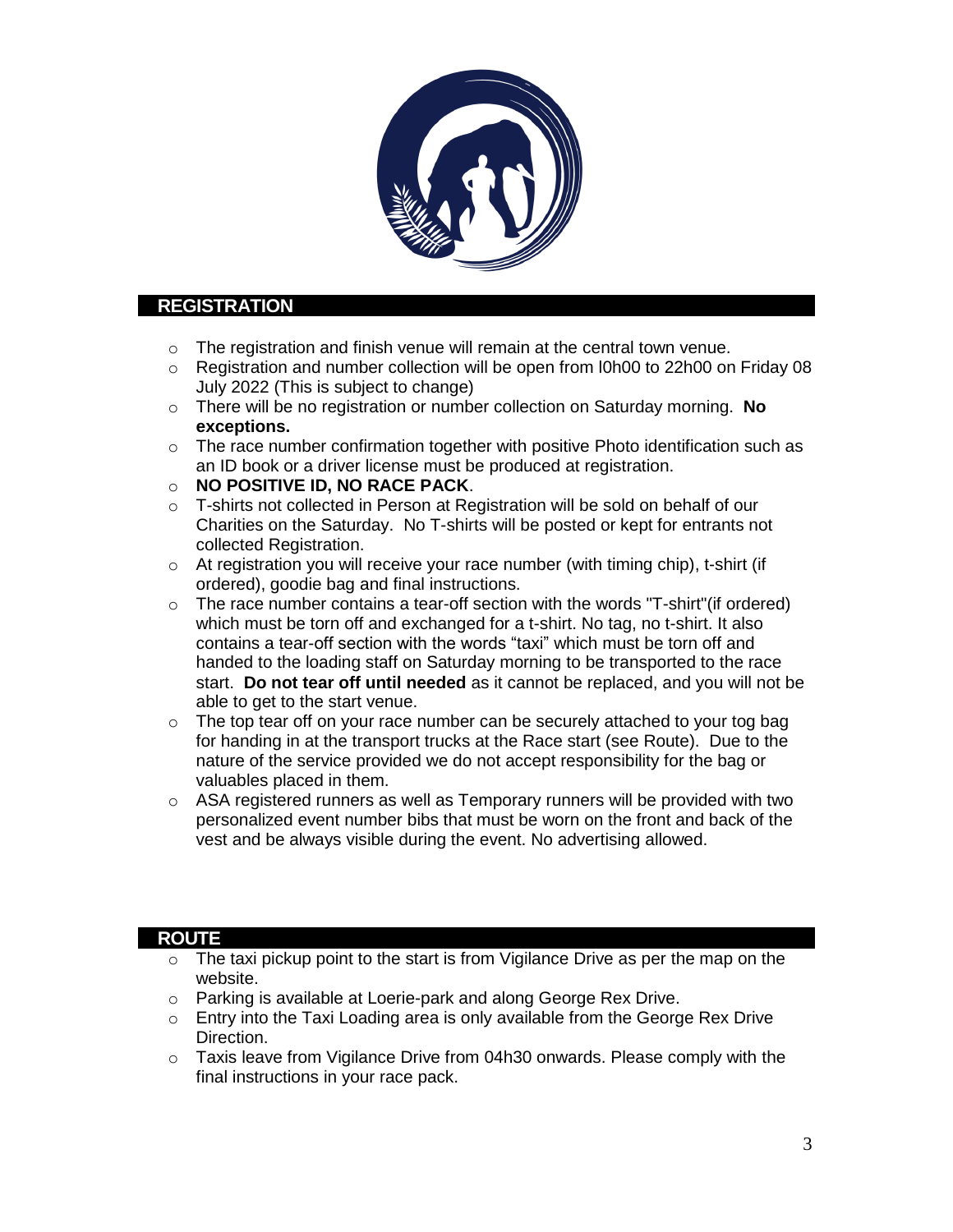

- o A tog bag vehicle will be on hand to transport your tog bag back to the finish venue. Please do not leave any valuable items in your tog bag. Bags will be available for collection from l0h00 in the main Registration area.
- $\circ$  There will be free tea, coffee and biscuits for all athletes served in the Bedouin tent.
- o The **42.2km starts at 07h00** and the **21.1km starts at 08h00**.
- $\circ$  The timing starts at the firing of the starter pistol and not when you cross the start line.
- o Maps of the 21km and 42km routes are available from the website
- $\circ$  Water and other suitable refreshments will be provided at approximately 3km intervals on the route as well as at the start and finish
- $\circ$  Distance markers will be placed on the right-hand side of the route at every km
- o **Course use:** On all dirt road sections as well as tarred sections not demarcated, the runners must keep to the right-hand side of the road to allow passage of emergency vehicles and landowners, unless instructed differently by the marshals and Traffic Officers
- o **Cut-off time: 21.1km = 3 ½ hrs.**
- o **Cut-off time: 42.2 km= 5 ½ hrs.** (To use as a qualifier, you will need to observe the target event requirements)
- $\circ$  Runners still out on the route after the cutoff times might be picked up and returned to the finish venue due to the opening of traffic lanes and withdrawing of event support.

# **AFTER THE RACE / FINISH**

- o **To celebrate the 38 th running of the event a unique indigenous timber shield** will be available to the first 200 finishers in the 42.2km; silver medals for the first 800 finishers and bronze medals for the rest
- o All 21km finishers will receive a bronze medal.
- o Permanent numbers will be awarded to the runners completing their 10th 42.2km.
- $\circ$  Runners finishing their 25th 42.2km will receive a special stinkwood shield
- o Prize giving will commence at the finish area at 12H45. (If Allowed)
- o Cash Lucky Draws at prize giving.
- $\circ$  You must be present to be eligible for the lucky draw prizes. The organizers decision is final in awarding the lucky draw prizes.
- $\circ$  Prize and Lucky draw Money will be paid to your bank account by way of EFT.
- $\circ$  Prize Money will only be paid out once the race results have been verified.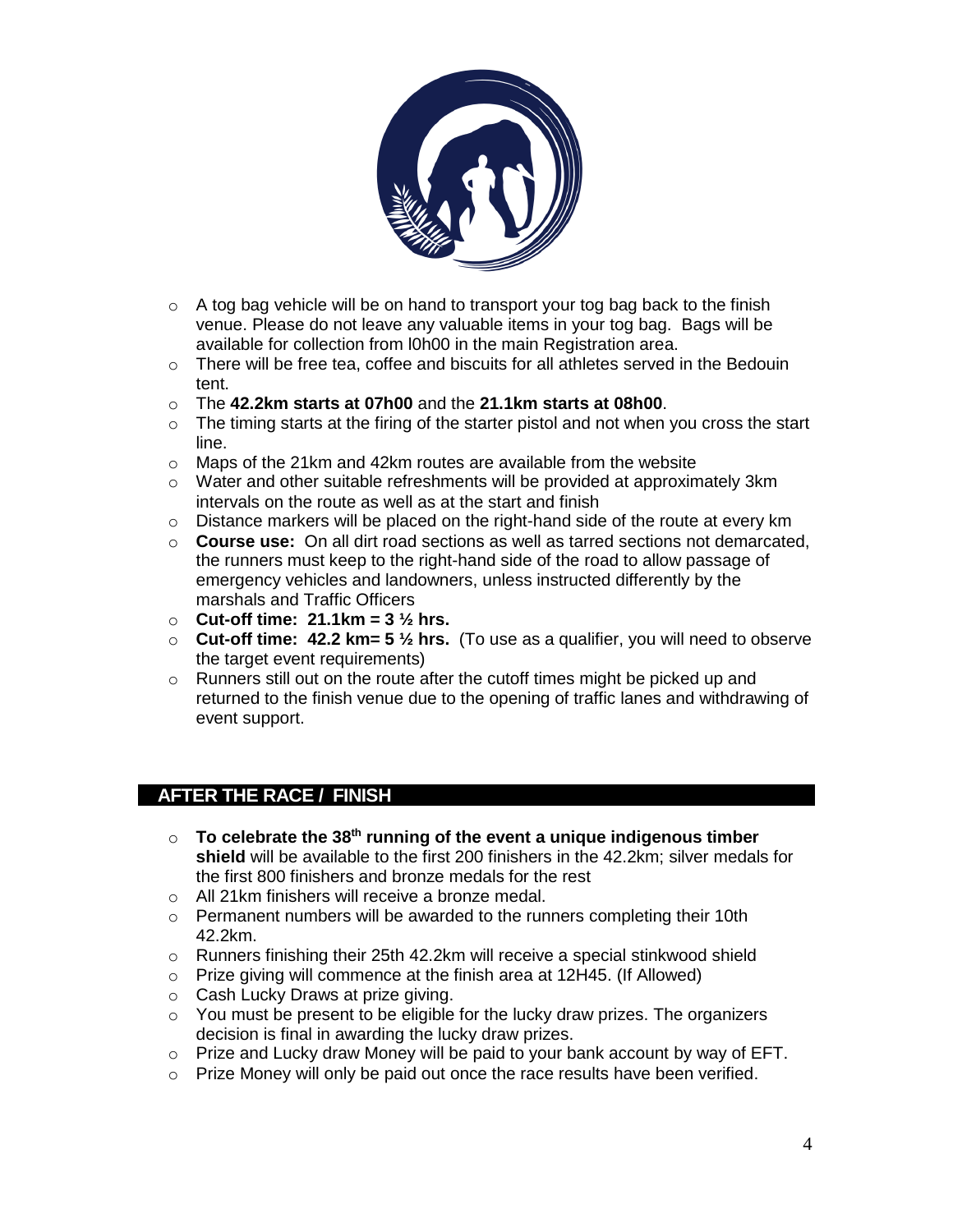

- o Appeals contesting results and prize money need to be lodged with in half hour after conclusion of Prize giving. The head referee will be in attendance behind the prize giving stage.
- $\circ$  Athletes are responsible to collect their own prize money or make a written arrangement before Prize giving commences, with the Event Organizer failing which prize money is forfeited. (ASA Rule 2.10)
- $\circ$  A free Taxi Shuttle service will be provided to get the runners from the Finish back to the Taxi Pick up point near Loerie Park.
- o Showers will be available at The Knysna Marathon Clubhouse. (at Loerie-park entrance near the taxi loading point)
- $\circ$  Toilets will be available at the Taxi pickup point, at the race start and at the Finish venue.

# **RULES AND REGULATIONS**

- **Held under the rules of ASA and ASWD. All competitors must comply with the rules, regulations and instructions given by officials, marshals, and traffic officials. Non-compliance may lead to disqualification. The Race Referee's decision is final. The Race Organizer reserve the right to accept / reject any entry received.**
- **COVID-19 rules:** The safety officer appointed, will have RULES and REGULATIONS set out and they must be strictly adhered to.
	- o **Due to the announcement made by government on 22 March 2022. The new COVID19 rule requirement by runners will be to present proof of vaccination, or a negative COVID-19 test result, no older than 72 hours. This will need to be presented at registration.**
	- o **Mask are only required inside the registration tent.**
- **Club Colors: 2022 ASA** Registered Athletes must participate in their correct club colors. If you are a registered runner and want to run in a costume you will need to purchase a Temporary License at a cost of R 35.
- **Temporary License:** Temporary Licensed athletes will not be covered by the ASA National runner insurance.
- **Foreigners:** All foreign athletes must comply with WA rule 142.2 and 4.2. Foreign athletes must be able to produce a letter from their respective federation permitting them to participate on race day when requested to do so by the race officials.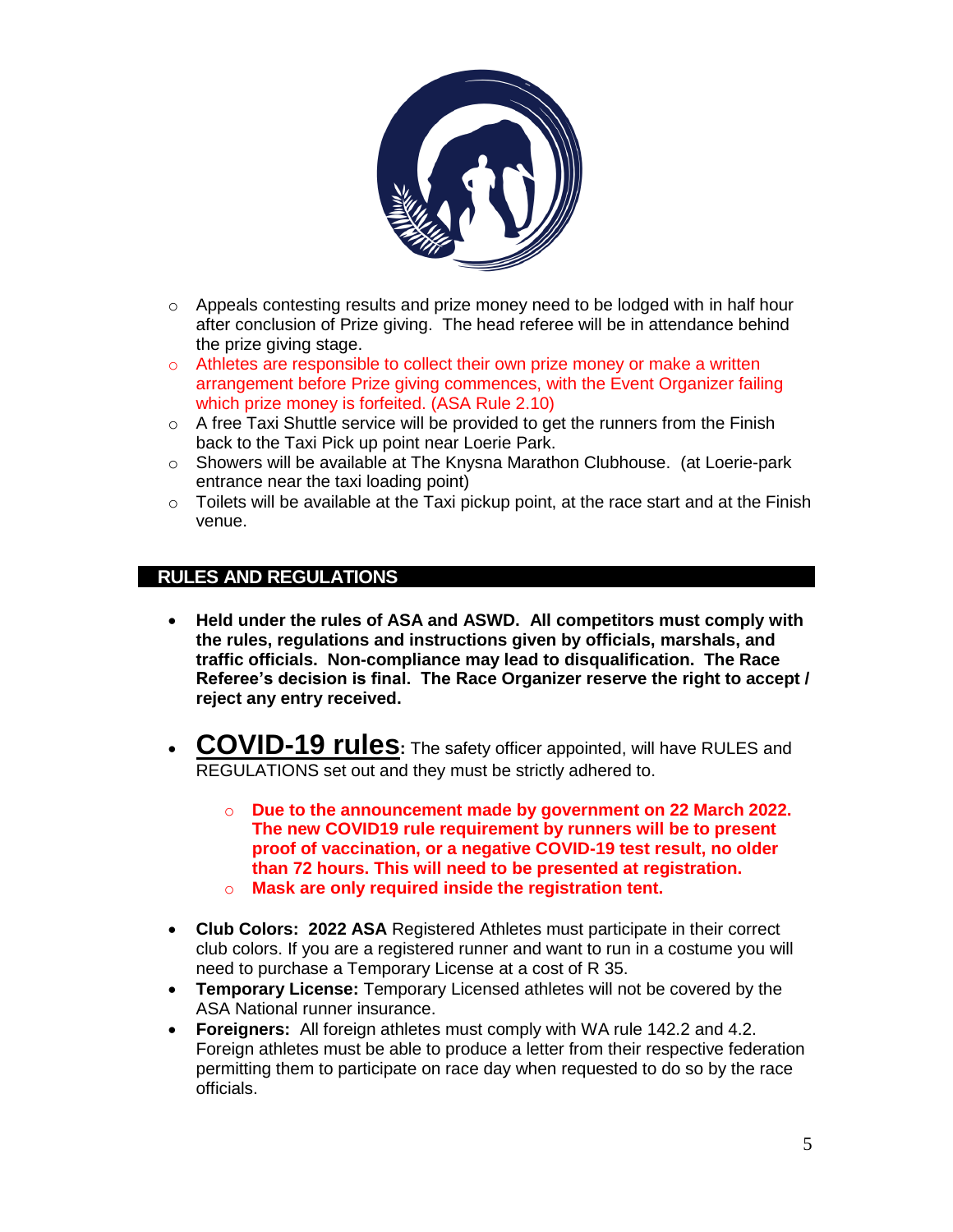

- **Proof of Age:** Athletes must give proof of their age at the request of the Race Referee. (Original ID / Birth Certificate / Permanent Residence Permit)
- **Minimum Age: 21.1 km = 16 yrs.**
- **Minimum Age: 42.2 km= 20 yrs.**
- **Private vehicles:** No Private vehicles will be allowed on the race route or near the Start area in the Glebe. No Private drop-off of runners at the start. The provided Taxi service is the only way to get to the Race Start.
- **Seconding:** No seconding will be allowed on the routes due to access restrictions.
- **Movement of emergency vehicles:** For safety reasons and to prevent delays in deploying emergency vehicles the use of personal music players (ASA Rule 34.10.6), Animals (ASA Rule 34.10.1), or Wheelchairs (ASA Rule 34.10.4) are **NOT** allowed. Any person using such device shall not be eligible for prizes and will be disqualified without a warning and will be removed from the route.
- **Medical:** Medical support will be available at the Finish venue as well as at certain points on the routes. Medical staff may remove a runner from the course should they have reason to suspect that continuing might pose increased health risks to the runner.
- **Age Tags:** Participants will be eligible for prizes in the OPEN category and the age category for which they have entered. Age Category details will be contained on the Event Race number bibs and additional Age Tags do not need to be worn.
- **Objections and Appeals:** Any objections or appeals must be logged with the Head Referee within 30 minutes after Prize Giving. The Head Referee will be available at the podium to receive any objection or appeal in the prescribed manner till 30 minutes after the conclusion of Prize giving. No objection or appeal will be entertained after this time as per **ASA rule 27.1** The head referee may require payment of R500 fee to loge the appeal. This payment could be forfeited if the Appeal is not successful
- **Disclaimer**  The organizing body reserves the right to alter these rules and regulations to comply with updated National rules and regulations as published by ASA and Provinces from time to time.
- NO REFUNDS If the race cannot be run, a virtual event will be organized.
- KNYSNA MARATHON CLUB CANNOT BE HELD LIABLE FOR ANY PERSON WHO GETS SICK (CONTRACTS COVID) OR INJURED DURING THE REGISTRATION FOR OR ANY ASPECT OF TAKING PART IN THE EVENT. KNYSNA MARATHON CLUB WILL PUT IN PLACE PRECAUTIONARY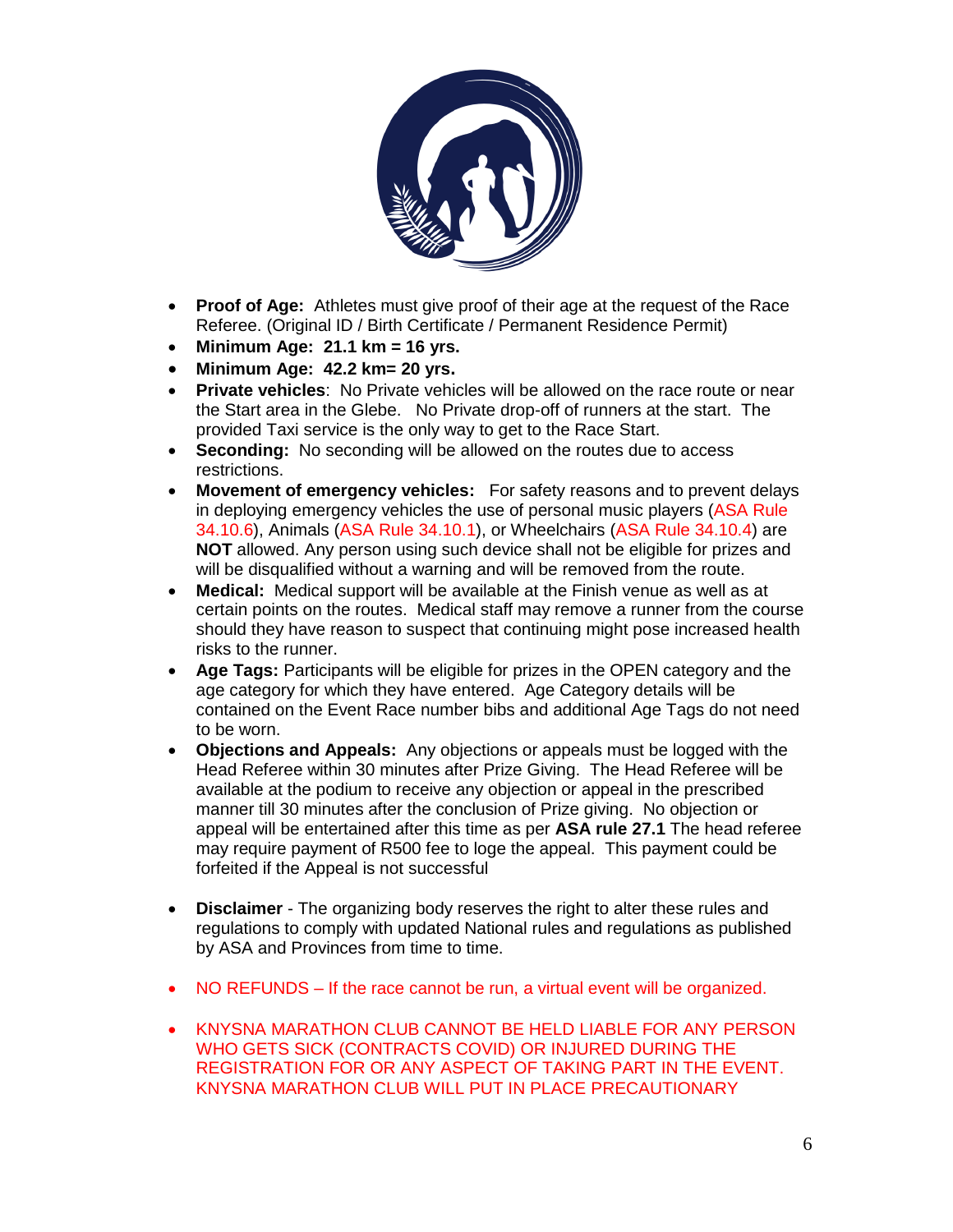

## MEASURES TO KEEP THE RUNNERS AND ORGANIZERS SAFE AS FAR AS POSSIBLE.

# **MORE INFORMATION**

- o Refreshments, food, and other activities will be available on Friday 09 July, as well as on race day
- o Ablution will be available at the Taxi pickup point, the starting point in the forest and at the finish venue.
- $\circ$  Results will not be posted to competitors after the race. An SMS will be sent to competitors after the race with the finishing time.
- $\circ$  Full results will be available on www.knysnamarathonclub.com a few days after the race.
- $\circ$  Jet line Action Photo is the official race photographer, and the images can be ordered from them after the event. A link to their website will be added to the race results
- o For race enquiries contact:
- $\circ$  076 195 4832
- o forestmarathonknynsa@gmail.com
- o For up-to-date information and online entries go to [www.knysnamarathonclub.com](http://www.knysnamarathonclub.co.za/)

### **Indemnity**

**INDEMNITY / DISCLAIMER** By entering this event I undertake to be bound by the rules and regulations of the event including those of IAAF and ASA. I warrant that I am in good health and aware of the risks and dangers and physical nature of this sporting event, and do not claim ignorance of these risks and dangers. I hereby accept that I participate in the event entirely at my own risk and I release and discharge, to the fullest extent allowed in law, the organizers of the event, all sponsors, persons and organizations assisting in the staging of the event, provincial and national athletics bodies and all local authorities from any responsibility, liability or costs relating to any injury, loss or damage of whatever nature, however caused, arising directly or indirectly from my participation in the event including pre- and post-race activities. I further agree and warrant that if at any time I believe conditions to be unsafe, I will immediately discontinue further participation in the activity.